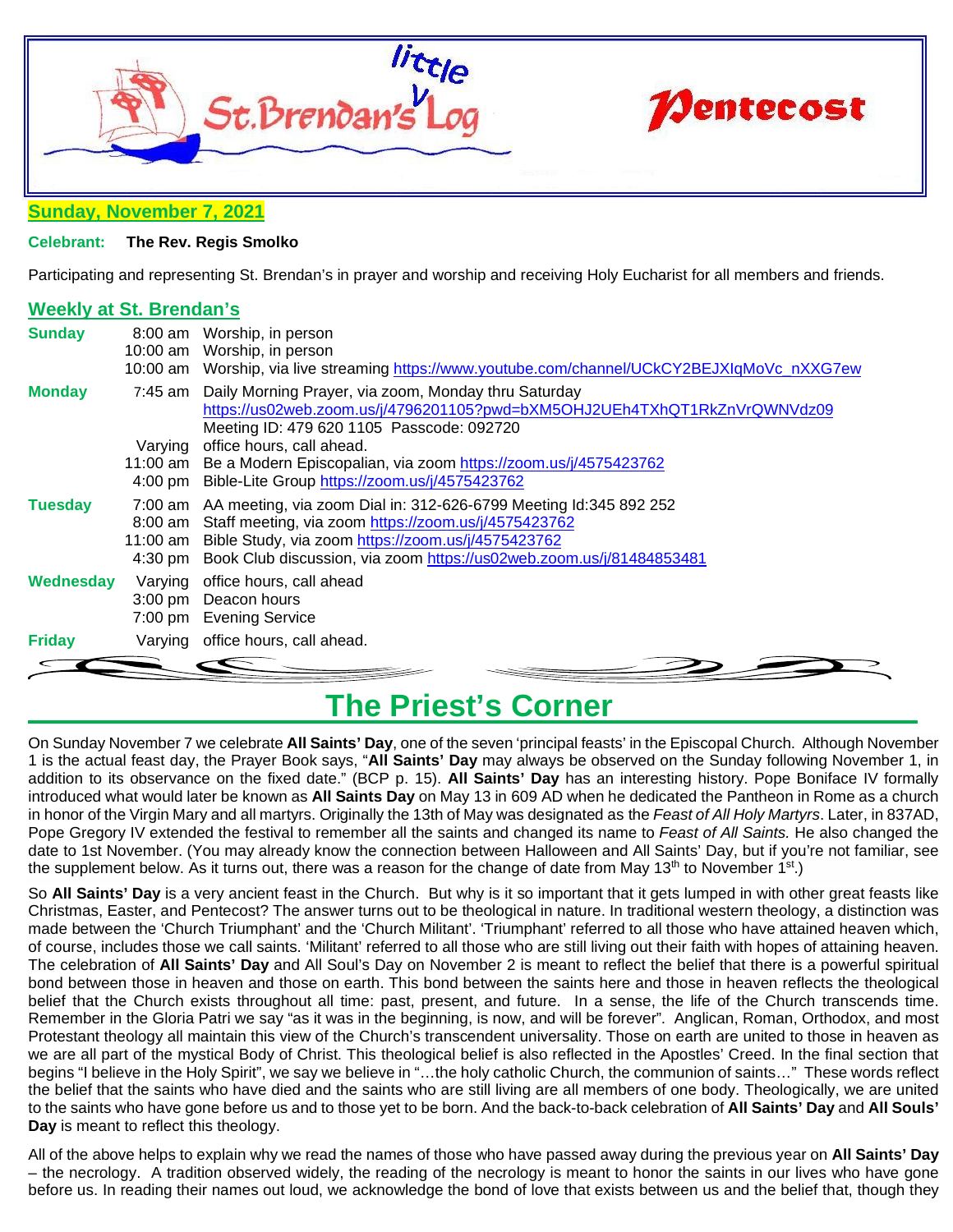are gone, we are one with them – saints in heaven and saints on earth. To me, this is a comforting reminder that those who have gone before us are never really gone. They live in our hearts as we remember them in love. So, as we pray their names together this coming Sunday, maybe this sense of unity in Christ will change any sadness into joy. Amen!

#### Faithfully, Darrell

#### For you history buffs:

October 31 was originally the pagan holiday of Samhain in England and elsewhere in the British Isles. Samhain was a time of wild revelry to celebrate the harvest plenty, and of course the church did not look favorably on pagan rituals, especially in areas where the Christian faith was relatively new. The solution! Replace the pagan holiday with a Christian celebration on that date and call it All Hallows' Eve (hallowed meaning holy). In the old Church calendar, the Vigil of All Saints was a liturgical event. It had its own Mass, where the priest would vest in penitential purple, the usual color for vigils. He would don white in the evening for the First Vespers of All Saints, which marked the beginning of the Church's celebration of this great holy day. Together, the Vigil (October 31), the Feast of All Saints (November 1), and the Feast of All Souls (November 2) formed a comprehensive picture of the spiritual unity reflected in the words "the communion of saints" from the Apostles' Creed. In the British Isles, festive All Hallows' Eve traditions arose that will sound familiar to you. Children would go door-to-door begging for a "soul cake" (a type of cookie) and promising in return to pray for the deceased of the giver's family. The Halloween tradition of dressing up is also potentially connected with this custom.





**St. Brendan's Men's breakfast for November** will be at Bob Evans in Cranberry**, Monday, November 8th at**  9:00 am. I hope you will join us then. Please e-mail Steve Horto[n stephenshorton@gmail.com](mailto:stephenshorton@gmail.com) by Sunday dinner time so that he can make the RSVP.

Bob Evans address is 932 Sheraton Drive, Mars, PA 16046, 724-776-4190. Menu:<https://www.bobevans.com/menu>

## **Children's Corner**

What is a saint and why do we celebrate **All Saints Day and why Halloween?**



I told you I always have a lot of questions. So, Halloween was last Sunday and this Sunday we are celebrating All Saints Day – what's the connection?

In old calendars, the first day of November was called Hallowmas, and the church named this day the Feast of All Saints or All Hallows' Day, so the night before was Hollow's Eve or Halloween. Kind of like Christmas Day and Christmas Eve being Christ's Day and the evening before Christ Day.

So this Sunday we are celebrating the Saints in our lives. We read the name of those who have been special to us – those who belonged to our church and died and those who may never have lived here but are special to us – maybe they were a special teacher, or doctor, or family member. We read their names (this is called the necrology – a list of people who ) and we remember them on this special day.

Who can become a saint? In a hymn we have called, *I sing a song of the Saints of God* anyone can become a saint, if they are "patient and brave and true, who toiled and fought and lived and died for the Lord they loved and knew." So all of us can become saints – if we live our lives for the Lord. Each verse of the hymn has different jobs types people may have to become a saint – doctors, queen, shepherdess, soldier, or priest. So, anyone can become a saint. Even you!!!



And we still have saints in the world today – think of those people who run to help us when others run away. Firefighters, police officers, EMTs. You can find saints everywhere as the hymns ends with "the world is bright with the joyous saints who love to do Jesus' will. You can meet them in school, or in lanes, or at sea, in church, or in trains, or in shops, or at tea; for the saints of God are just folk like me, and I mean to be one too." Yes, it is an English hymn – so we might see saints on the street, on the Parkway, or in Starbucks.

Can you name any recent saints – other than Mother Teresa and Martin Luther King, Jr.? Here are a few you may not have heard of before but are recent (20<sup>th</sup> century) saints Maximilian Kolbe, Oscar Romero, Dietrich Bonhoeffer, Pandita Mary Ramabai, William Temple and Evelyn Underhill. Look them up, see what they did. And remember, they did all their works with God's help. And you can too.

**Peace, Julie+**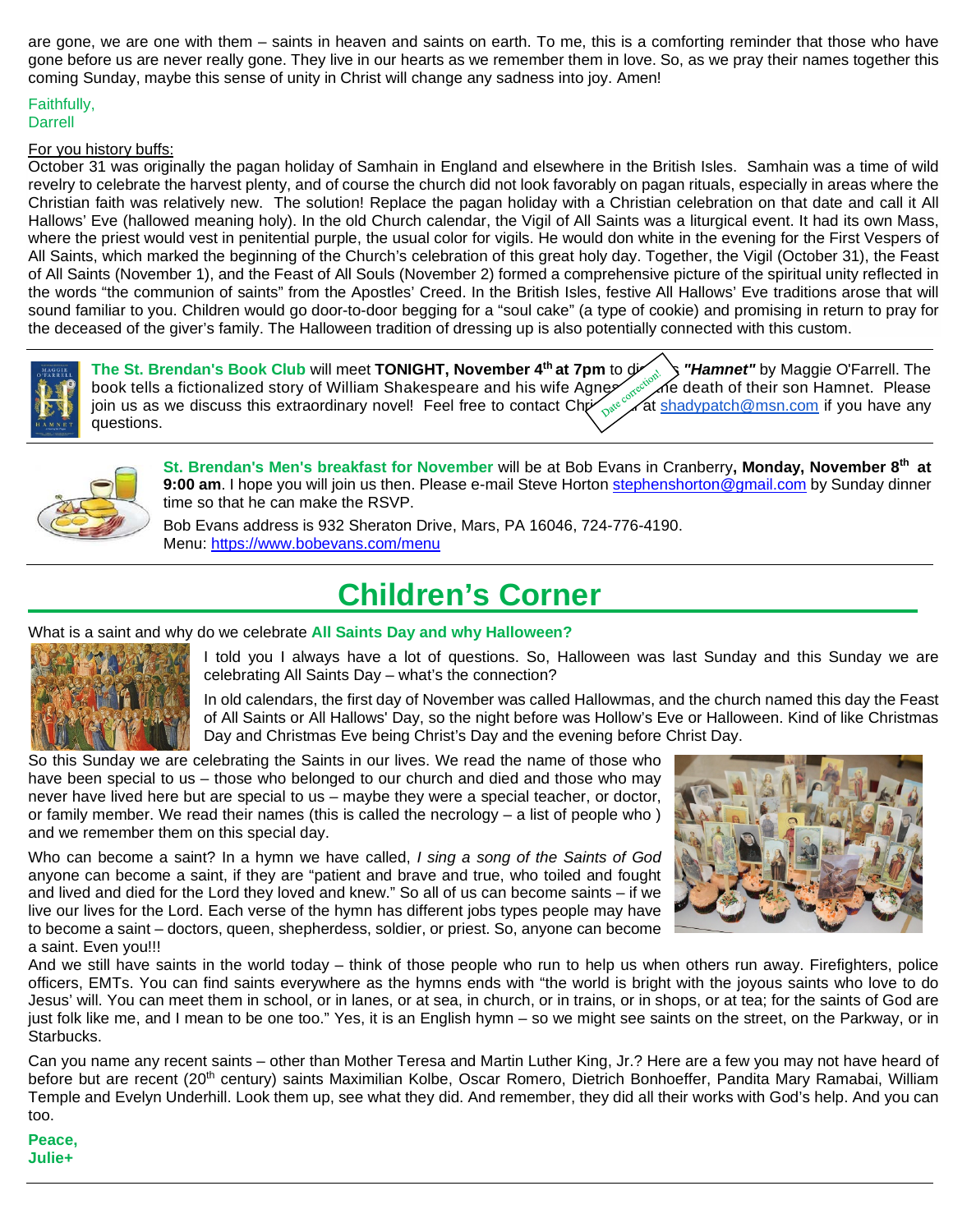#### **Cookie Walk Update ~ Save the Date: Saturday, November 20, 2021 ~ Walk-In: 9 am - 12 pm ~ Drive-Through: 1 pm - 5 pm**

Thanks to everybody who has contributed to cookies, raffle tickets and soup. Were in the home stretch! We could use more cookies. Please consider baking cookies over the next few weeks.

Please scroll towards the end of this and every Little Log for the updated version of the **Ministry Calendar**.

Please use this link for the **Parish Directory** and book mark it as the directory is updated often!

[https://drive.google.com/file/d/1\\_NkE3ZP4ngPHe5j0TL1eeJzlTMGA9G1Y/view](https://drive.google.com/file/d/1_NkE3ZP4ngPHe5j0TL1eeJzlTMGA9G1Y/view)



**Help for Inner City Children.** Once again, St. Brendan's, through the Justice Ministry, is partnering with Blessed Be Educators, to provide gifts to needy children in the Pittsburgh area. Hats and gloves are needed for children 1 year old to 14 years old, sizes XS to XL. The older children are in often forgotten, so let's make an effort to include them. The bin is at the entrance of the church. Please be generous, as you have in the past. Call Marilyn at 412-427-2715 with questions. Thanks in advance!

# **Senior Warden's Corner**

#### **In the fourth chapter of the Book of Acts, John writes of the very earliest Christians:**

There was not a needy person among them, for as many as were owners of lands or houses sold them and brought the proceeds of what was sold and laid it at the apostles' feet, and it was distributed to each as any had need.

While St. Brendan's does not function in precisely this way, we do maintain "inreach" ministries that provide care and support for members of the parish (and their families and friends) who we know to be in need.

You might be surprised how often the names of those who are ill, or are facing surgery, or have experienced a bereavement are mentioned by Brendanites in prayer. It's not just on Sundays. Intercessions are made before Bible Study sessions, at Modern Episcopalian meetings, at Morning and Evening Prayer … basically whenever and wherever "two or three are gathered in Christ's name."

In more concrete ways, the Merry Meal Makers ministry (about which we will hear more during Sunday's services) exists to bring hot meals to those for whom preparing food is simply more than they can manage at the moment. For the sick and shut-in who appreciate a touch of nature and a splash of color, the altar flowers are delivered to their homes on Sunday afternoons.

For those who are hale and hearty and are simply looking for rewarding ways to pass time with other Brendanites, the church sponsors Brendan's Boots (for hikers), Sticks and Strings (for knitters and crocheters—if that is even a word!) and a Book Club (that focuses on works of general interest, not exclusively those with religious themes).

We are strengthened as a community of faith as we come to know one another in a wide range of settings. Inreach ministry is all about establishing this common ground, this sense of shared interests and values, on which we can then set about building our programs to, for and with others as the Body of Christ in Franklin Park.

#### **Senior Warden, Tim Austin**



#### **Public Forum Scheduling.**

Because of the holidays in November and December, there will be no Forums for those two months. We will resume again in January with forums on many aspects of social justice and racial inequity.

Reminder: **Another alternative Bible Study** option is available to all Brendanites on **Tuesdays from 11:00 to 12:15 pm.** This is a small group that has had experience with Bible Study, but no one in the group is a "Bible scholar". Discussion is informal and no experience is required. Typically, the meetings begin with intentional, intercessory prayer. Often discussion will include reference to contemporary events that are in the news. If you would like to consider this option, just click on the Zoom link below at the appointed date/time. All are welcome!

<https://us02web.zoom.us/j/83037652502?pwd=RFBmRXFPTmtLS3RaWHlrWHcxNFE0QT09>

**CRIES Advocacy, (Christian Response In Emergency Situations),** meets monthly on the third Sunday in the library after the 10:00 a.m. service where they determine the distribution of St. Brendan's 10% tithe of our pledged income. This week we are supporting the work of two organizations. One is Doctors Without Borders, a local organization that works to improve health care, infrastructure, education and also responds to natural disasters[, www.brothersbrother.org.](http://www.brothersbrother.org/) The other is Operation Smile, where teams of medical personnel travel to all parts of the world to evaluate and treat children's facial deformities. [www.operationsmile.org.](http://www.operationsmile.org/)

**Next meeting, November 21**, in the library after the 10:00 service.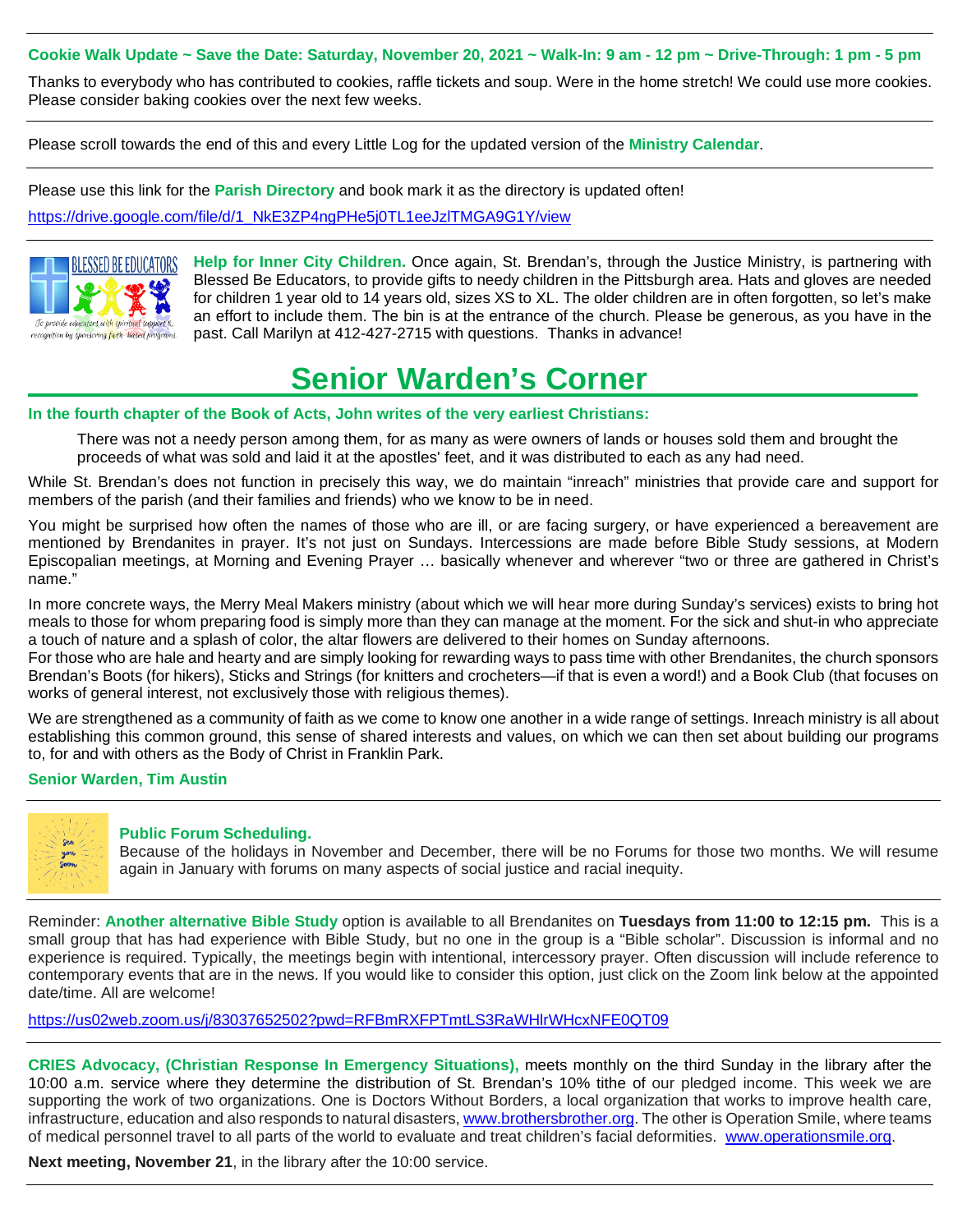**Haitian Project:** We can celebrate that the two school buses that will be shipped to Haiti filled with needed items are now filled to the maximum weight! A huge thank you to everyone for collecting and donating items



for Haiti. God bless your participation. Isaac has saved enough money and has purchased a truck and is now working to save enough money for the trailer. The trailer will hold a bus to transport it to the dock in Miami. We pray for him and for the people of Haiti who are going through so much. Thanks again.





#### We celebrate the **birthdays in the month of November**.

- - 13 Kathleen Ganster 15 Lizz Helmsen 15 Steve Horton 17 Janet Fesq
		- - -
- 
- 2 James Aldridge 3 Theo Sands 5 Debbie Jennings 6 Avery Kline
	-
- 17 Bradford Thompson 18 Kristen Bailey 19 Hadley Zupancic 23 Jonathan Bigelow Roche

24 Bob Grotevant 24 Nathan May 24 Dan Moore 29 Bill Spoonhoward

- 
- 
- -

Sar



### **Requested Prayers**

We ask your prayers for our beloved members of St. Brendan's, especially; Benjamin Bigelow Roche, Alice Butterworth, Larry Toler, Sandy Nagy, Rosie and Rodge Wood, Mary, Matthew, Mark Shoemaker and Larry Tarrant.

For our parents, especially; Sandy Martin, Ray Militzer, Naomi Getty and Lenora.

For our family members, especially; Kirk Latta, Mike Dixon, Raphael Walton, John Barie, Chris Sensenich, Linda Ahlbrand, Marie Hazelton, Tom Groves, Nathan Schlumpf, Bob Keihl, David Pingree and Robert Donato.

And for our friends, especially; Heidi Sherwin, Bill Phelps and Cat Munz, Dennis Ranalli, Becky Horton, Sherri Hilbert, the family of Kelly Chiccitt, Joan Gonzales, Heather and Dan Houle.

We pray for all who have died, especially Kelly Chiccitt.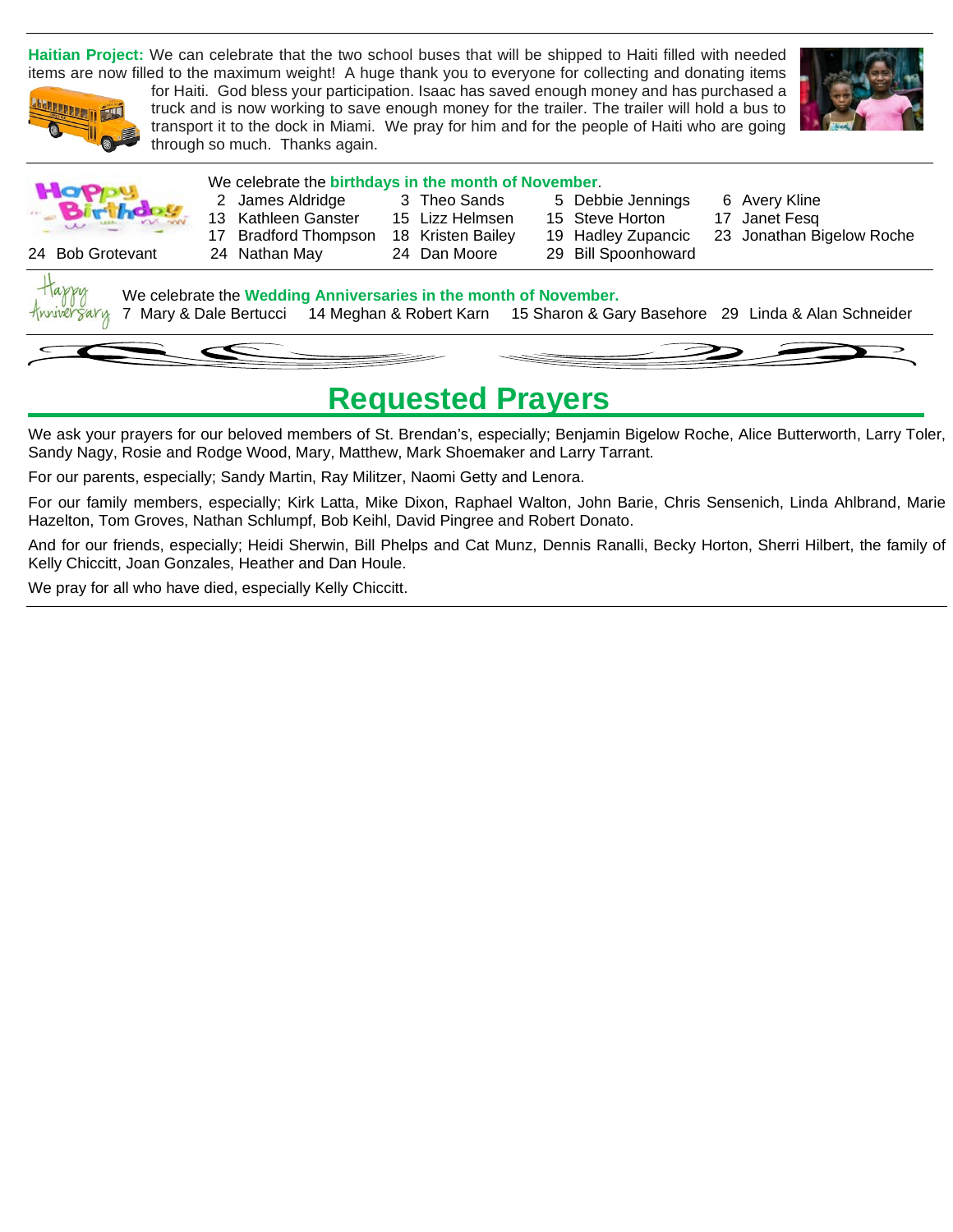

# **November 2021 Ministry Calander**

| <b>Date</b>                                                                                                                                                             | <b>Lectors</b>                                                                                                                                                                         | <b>Altar Guild</b>                            | <b>Sunda</b>          | <b>Greeters</b>                                                        | <b>Usher</b>                                    | <b>Vestry</b>         | <b>Hospitality</b>     |
|-------------------------------------------------------------------------------------------------------------------------------------------------------------------------|----------------------------------------------------------------------------------------------------------------------------------------------------------------------------------------|-----------------------------------------------|-----------------------|------------------------------------------------------------------------|-------------------------------------------------|-----------------------|------------------------|
|                                                                                                                                                                         |                                                                                                                                                                                        |                                               | y<br><b>School</b>    |                                                                        |                                                 |                       |                        |
| November 3<br>Wednesday 7:00 pm                                                                                                                                         | <b>TBD</b>                                                                                                                                                                             | <b>Darrell Johnson</b>                        |                       | $\tilde{\phantom{a}}$                                                  | $\tilde{\phantom{a}}$                           | $\sim$                | $\sim$                 |
| November 7<br>Sunday 8 & 10:00 am                                                                                                                                       | 8 Charlotte Pierce<br>1 <sup>st</sup> Michael Donadee<br>2 <sup>nd</sup> AJ McKenna<br><b>P</b> Dean Peters<br>*Readers have the option<br>to pre-record or read live<br>in person.    | 8 Sylvia Affleck<br><b>10 Janice Moore</b>    | $\sim$                | <b>Allyson Baierl</b><br><b>Annemarie Malbon</b><br><b>Wesley Bell</b> | <b>Kate Heston</b><br><b>Allyson Baierl</b>     | <b>Tim Austin</b>     | <b>Angela Schlumpf</b> |
| November 10<br>Wednesday 7:00 pm                                                                                                                                        | <b>TBD</b>                                                                                                                                                                             | <b>Darrell Johnson</b>                        | $\sim$                | $\tilde{\phantom{a}}$                                                  | $\tilde{\phantom{a}}$                           | $\sim$                | $\tilde{\phantom{a}}$  |
| November 14<br>Sunday 8 & 10:00 am                                                                                                                                      | 8 Tammy Spoonhoward<br>1 <sup>st</sup> Tim Austin<br>2 <sup>nd</sup> Alan Schneider<br><b>P</b> Linda Limberis<br>*Readers have the option<br>to pre-record or read live<br>in person. | 8 Joan Klinefelter<br><b>10 Shari Tarrant</b> | n/a                   | <b>Donna Aiello</b><br><b>Sharon Hlawati</b><br><b>John Appledorn</b>  | <b>Eric Helmsen</b><br><b>Michael Donadee</b>   | <b>Larry Toler</b>    | Tim & Megan            |
| November 17<br>Wednesday 7:00 pm                                                                                                                                        | <b>TBD</b>                                                                                                                                                                             | <b>Darrell Johnson</b>                        | $\sim$                | $\sim$                                                                 | $\tilde{\phantom{a}}$                           | $\sim$                | $\sim$                 |
| November 21<br><b>Sunday</b><br>8 & 10:00 am                                                                                                                            | 8 Ellen Groves<br>1 <sup>st</sup> Donna Aiello<br>2 <sup>nd</sup> Mary Bertucci<br>P Kate Heston<br>*Readers have the option<br>to pre-record or read live<br>in person.               |                                               | n/a                   | <b>Kate Heston</b><br><b>Megan Overby</b><br><b>Tim Austin</b>         | <b>Dale Bertucci</b><br><b>Anthony Bertucci</b> | <b>Mary Bertucci</b>  | <b>Need Volunteer</b>  |
| November 24<br>Wednesday 7:00 pm                                                                                                                                        | <b>TBD</b>                                                                                                                                                                             | <b>Darrell Johnson</b>                        | $\tilde{\phantom{a}}$ | $\tilde{\phantom{a}}$                                                  | $\tilde{\phantom{a}}$                           | $\tilde{\phantom{a}}$ | $\tilde{\phantom{a}}$  |
| November 28<br>8 George Snyder<br>1 <sup>st</sup> Children<br><b>Sunday 8 &amp; 10:00 am</b><br>2 <sup>nd</sup> Children<br><b>Children's Sunday, 4th</b><br>P Children |                                                                                                                                                                                        | 8 Ellen Groves<br>10 Libby Juel               | $\tilde{\phantom{a}}$ | <b>Joyce Donadee</b><br><b>Kathy Miller</b><br><b>Dave Miller</b>      | <b>John Appledorn</b><br><b>Mike Wick</b>       | <b>Janice Moore</b>   | <b>Need Volunteer</b>  |